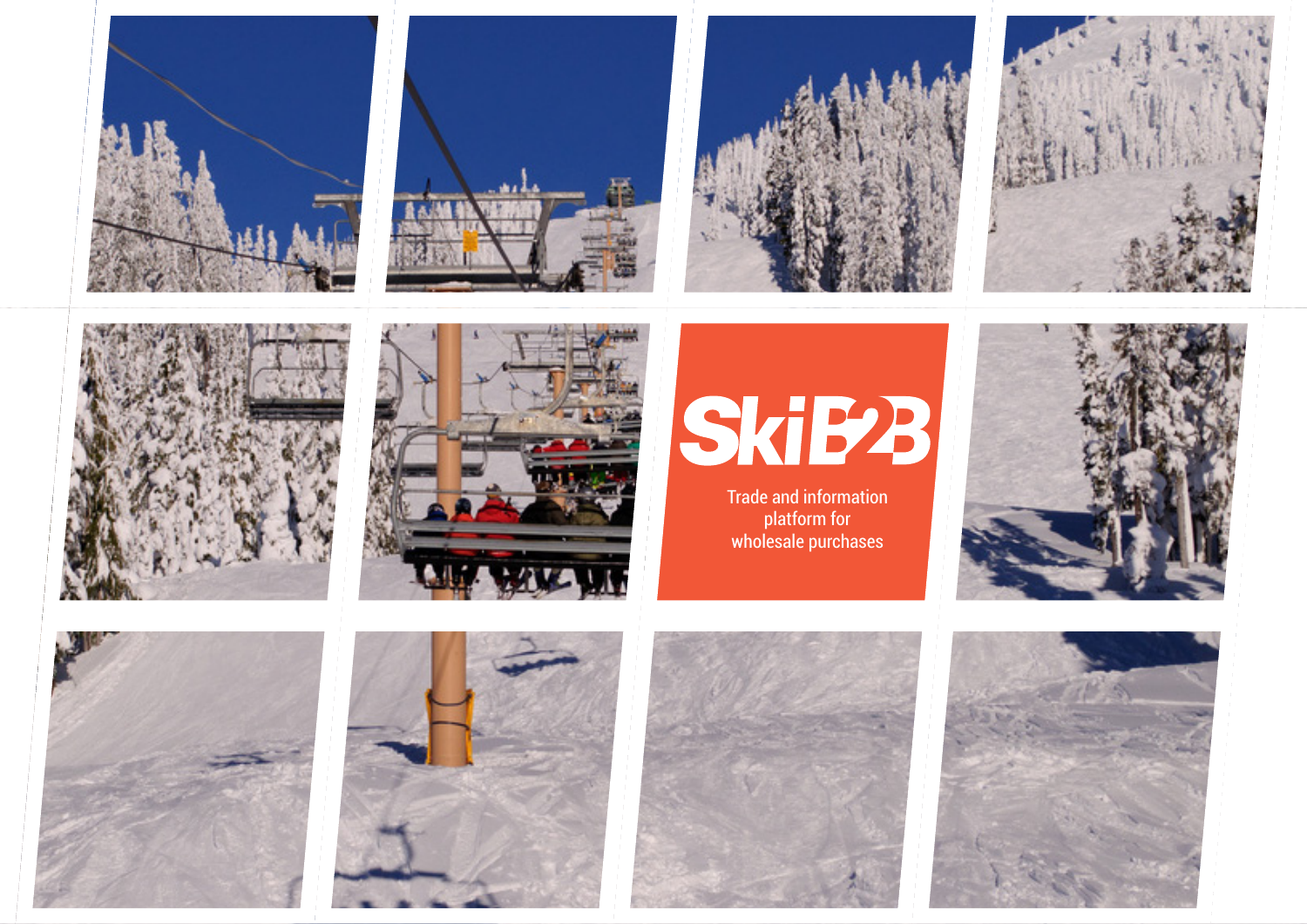# Project purposes

SKI B2B is a printing edition + electronic mailing of the online version + constantly working Internet portal + SPORT exhibition (All-Russia Exhibition Center).



SKI B2B is a uniform concept of advance of your goods on market of wholesale purchases and state tenders.

We are always ready to take part in realization of the communication tasks facing your company, by development of the unique special projects directed on your target audience.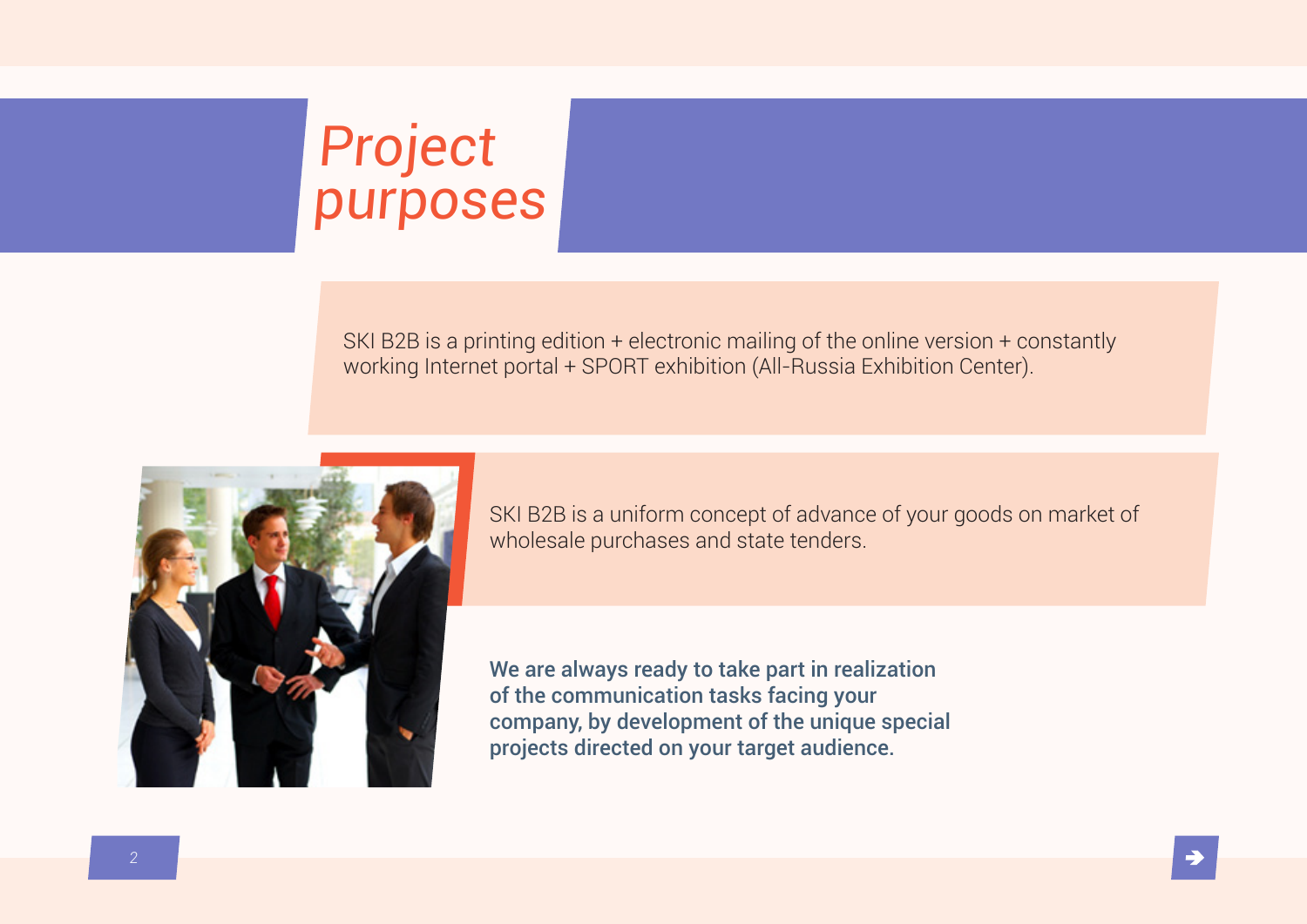# **Distribution**



#### Target audience:

- Owners of ski resorts
- Managing directors of ski resorts
- Heads of operational services
- Chief engineers
- Heads of committees on sports, tourism and investment policy in regions
- Heads of winter sports federations
- Heads of investment companies and venture funds
- Heads of service centers and hire points
- Directors and chief engineers of ski, biathlon stadiums, jumping complexes
- Directors of junior schools of winter sports

#### Our edition will be received by:



- 520 mountain-skiing complexes of Russia and CIS
- 50 ski and biathlon stadiums
- 15 jumping complexes
- Heads of sports and tourism area in 83 subjects
- 300 producers of equipment and stock suppliers in Russia and other countries

#### Special distribution:

- Ministry of affairs of sports, youth and tourism of the Russian Federation
- Federal State Unitary Enterprise "Sportengineering"
- Olympic committee
- "Olympstroy"
	- Organizing committee Sochi-2014
	- Federation of the mountainskiing sports and snowboard
	- Test competitions (Krasnaya Polyana)

Magazines are sent addressed to the director or person who is responsible for purchases.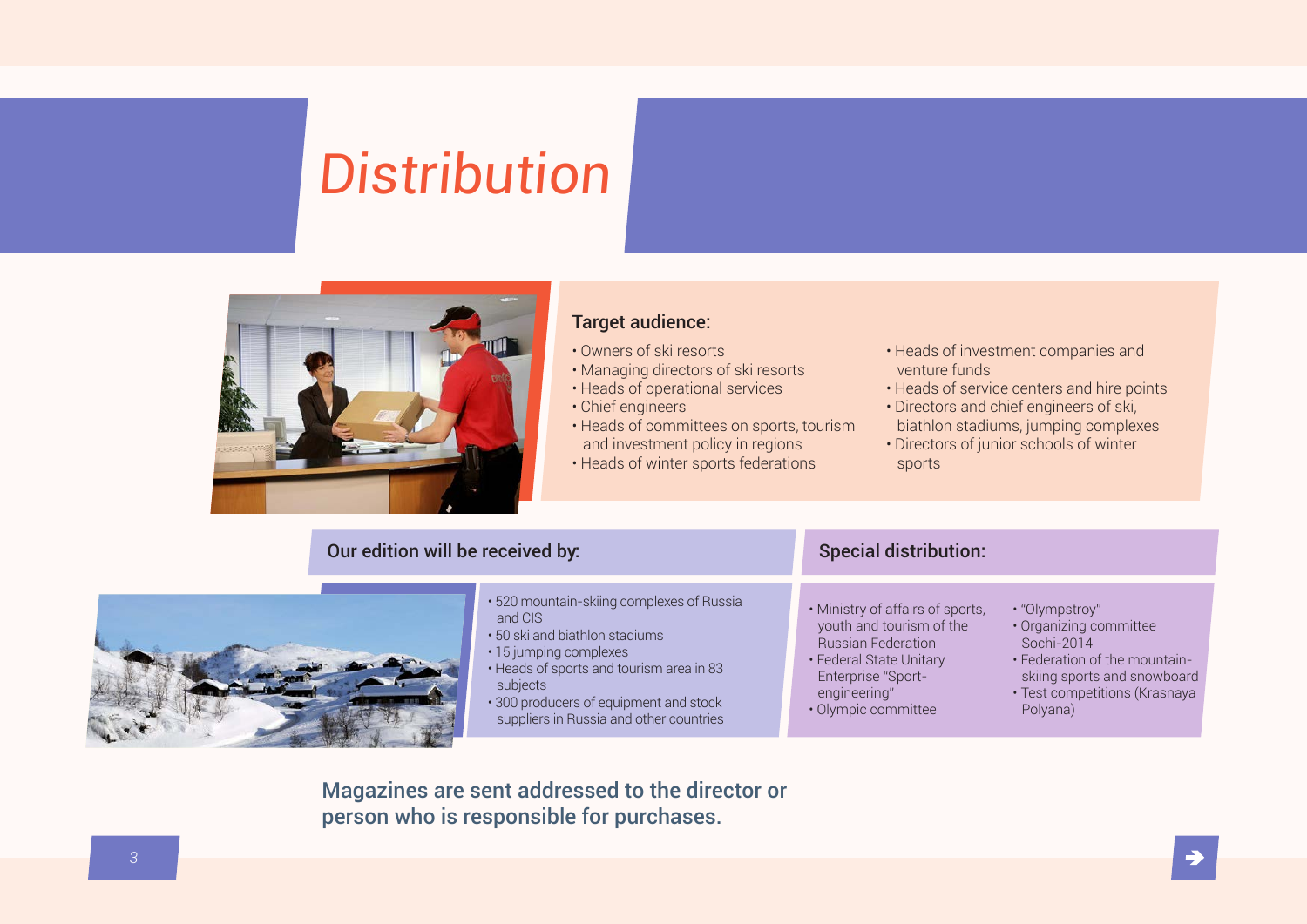## Advertizing in the magazine



#### New equipment:

• elevators

- snow guns
- snow-cats
- caterpillar all-terrain vehicles
- snow-removing equipment
- snowmobiles, equipment for laying of routes
- 
- snow-tubing
- baby elevators
- equipment for service centers
- equipment for hire points, rolling stock
- equipment for a snowboard parks
- control access systems
- ice rugs
- anti-avalanche systems
- mountain-skiing exercise
- machines
- artificial coverings
- attractions
- summer loading



Services: design • automation • catering • training of instructors



Search of investments Vacancies

Our advertisers: suppliers and producers of goods and services, owners and heads of the objects, wishing to sell the old equipment.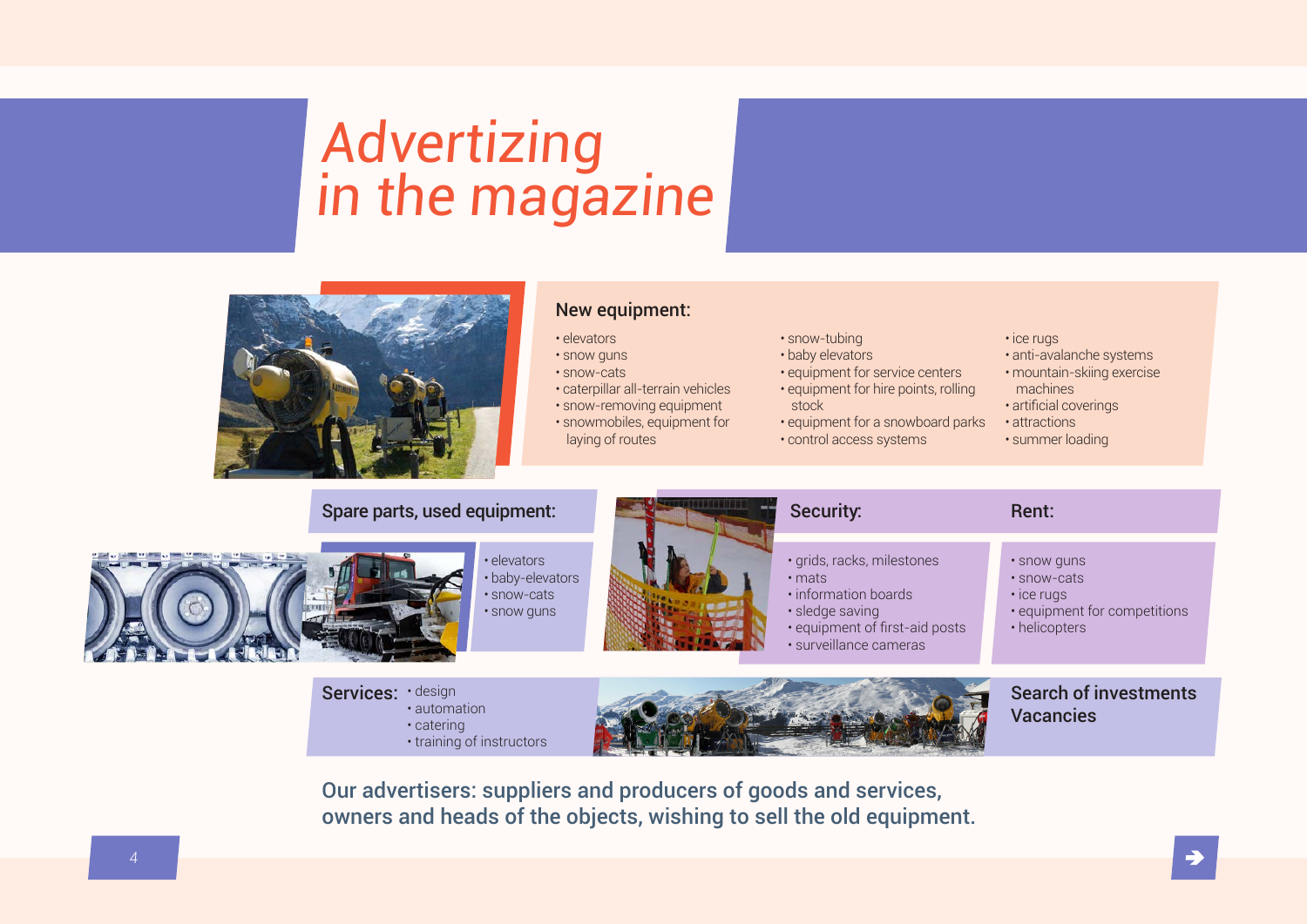# Advertizing

#### Samples of advertizing module:



for averages and large goods

for very large goods

for goods of the small size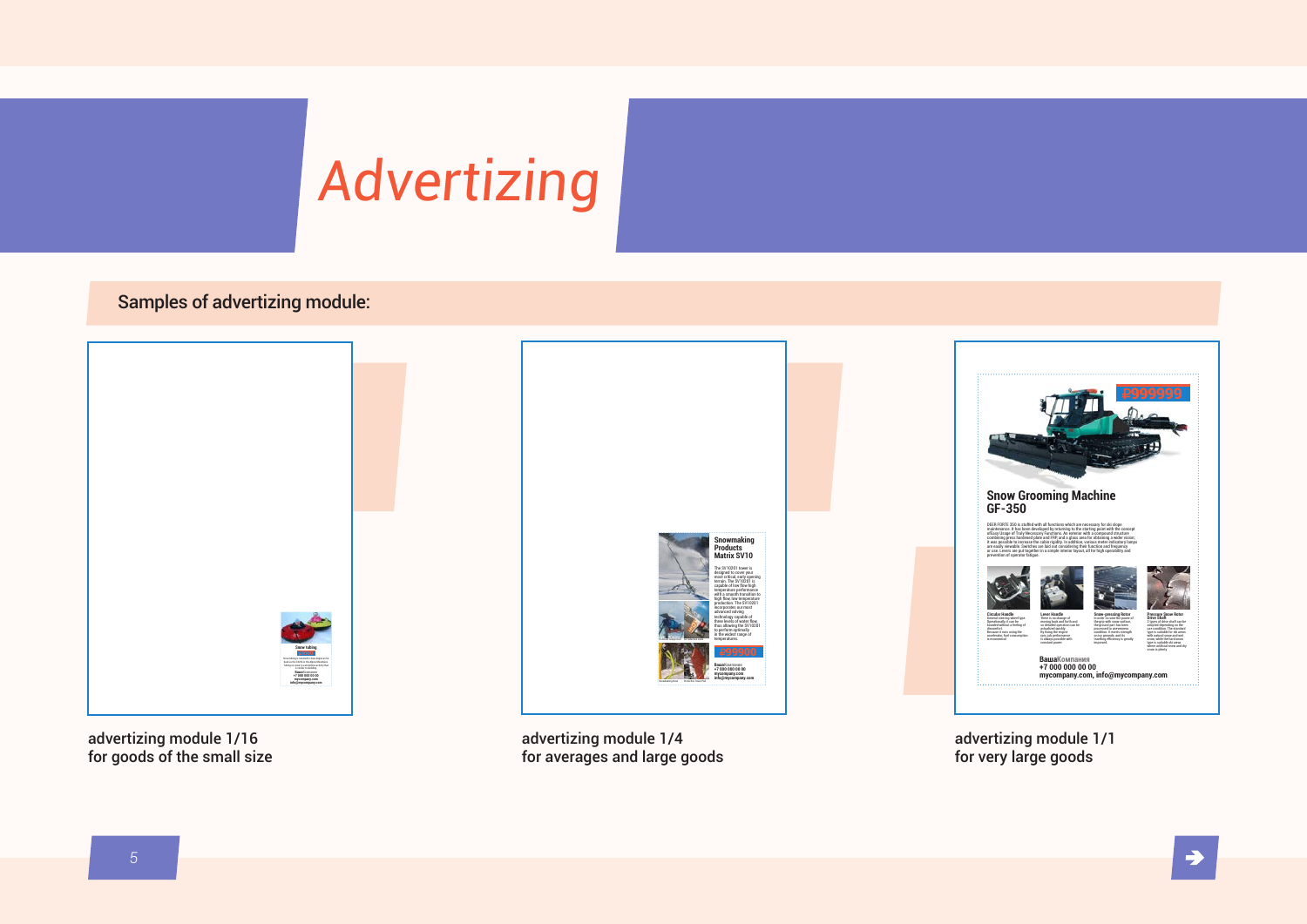# Advertizing

Placement of any advertizing module for a year will give you a 20% discount.

#### Advertizing modules:

| Advertizing module 1/16<br>for goods of the small size |                     |                     |                 |  |  |  |  |  |  |  |
|--------------------------------------------------------|---------------------|---------------------|-----------------|--|--|--|--|--|--|--|
| to 1 page                                              | from $1-2$<br>pages | from $3-4$<br>pages | from 5<br>pages |  |  |  |  |  |  |  |
| $\n  40\n$                                             | $\epsilon$ 30       | ∈ 25                | $\epsilon$ 20   |  |  |  |  |  |  |  |

| Advertizing module 1/4<br>for averages and large goods |           |                     |                     |                 |  |  |  |  |  |  |  |  |  |
|--------------------------------------------------------|-----------|---------------------|---------------------|-----------------|--|--|--|--|--|--|--|--|--|
|                                                        | to 1 page | from $1-2$<br>pages | $from 3-4$<br>pages | from 5<br>pages |  |  |  |  |  |  |  |  |  |
|                                                        | £ 140     | € 115               | $\n  4$             | £70             |  |  |  |  |  |  |  |  |  |



#### Covers / complex offers: Image advertizing:

| Вариант размешения               | Single placement | Annual contract |  |  |  |
|----------------------------------|------------------|-----------------|--|--|--|
| 1st cover + 3 pages of goods     | € 2670           | € 2140          |  |  |  |
| 4 th cover $+2$ pages of goods   | € 1780           | € 1430          |  |  |  |
| 2 nd cover $+2$ pages of goods   | € 1450           | €1160           |  |  |  |
| $3$ rd cover $+2$ pages of goods | €1115            | £890            |  |  |  |



#### Inner block / complex offers:

| 10 pages of goods<br>$+3$ layouts $1/1$<br>(all inclusive package) |                  | 5 pages of goods<br>$+1$ layout $1/1$ |                  | 4 pages of goods<br>$+1$ layout $1/1$ |                                    | 3 pages of goods<br>$+1$ layout $1/1$ |                  | 2 pages of goods<br>$+1$ layout $1/1$ |                  |                 | 1,5 pages of goods<br>$+1$ layout $\frac{1}{2}$ |                  |                 |
|--------------------------------------------------------------------|------------------|---------------------------------------|------------------|---------------------------------------|------------------------------------|---------------------------------------|------------------|---------------------------------------|------------------|-----------------|-------------------------------------------------|------------------|-----------------|
|                                                                    | Single placement | Annual contract                       | Single placement | Annual contract                       | Single placement   Annual contract |                                       | Single placement | Annual contract                       | Single placement | Annual contract |                                                 | Single placement | Annual contract |
|                                                                    | € 2890           | € 2315                                | € 1340           | € 1070                                | € 1230                             | €980                                  | € 1100           | € 810                                 | €780             | € 630           |                                                 | € 560            | €450            |

Placement of news and articles of the companies in the same size is possible.